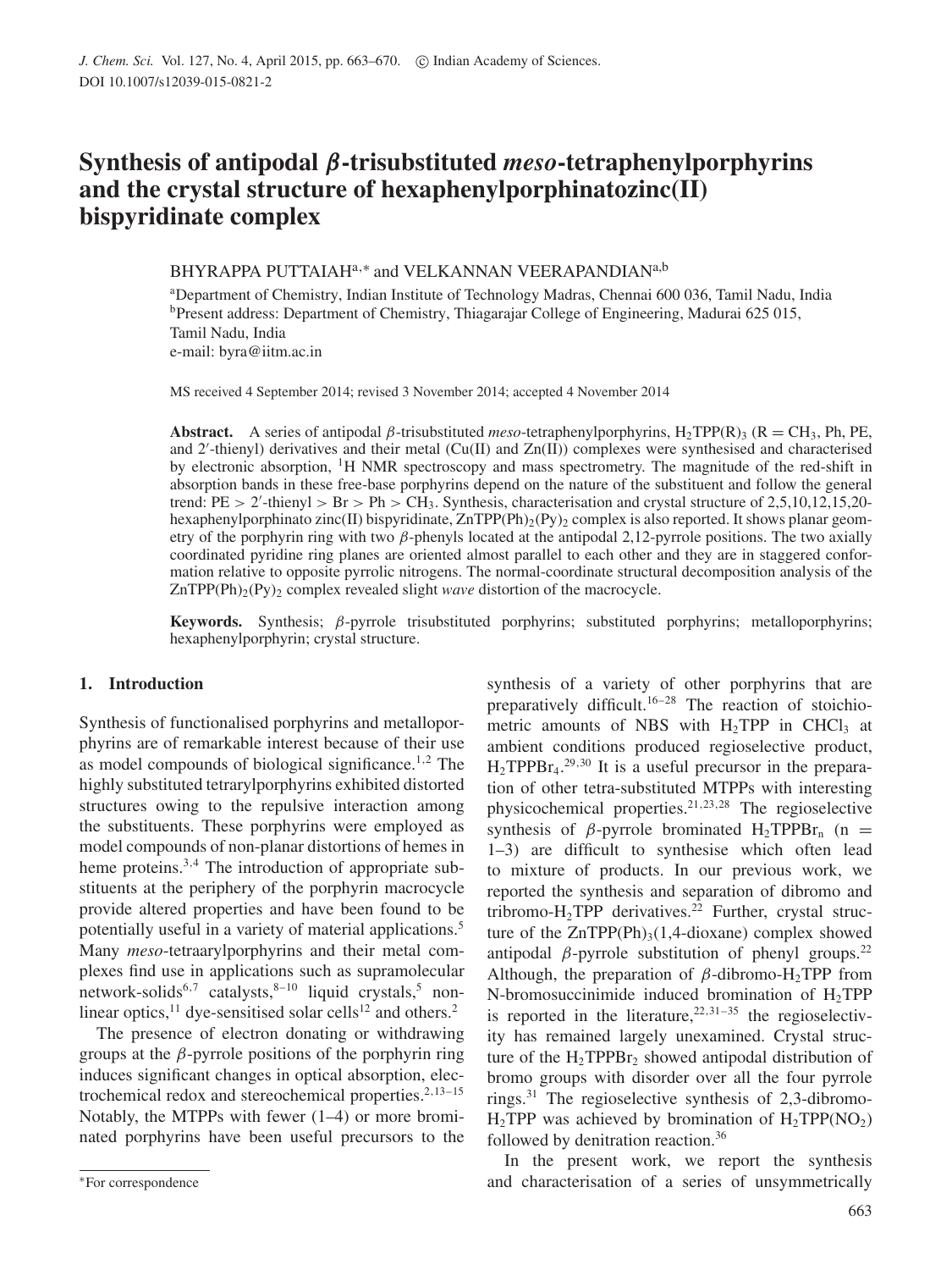

 $M = 2H$ , Cu(II) and Zn(II)  $X = Y = R = CH<sub>3</sub>$ , Ph, 2-thienyl and PE  $MTPP(Ph)<sub>2</sub>$  $M = 2H$ .  $Zn(II)$  $X = Y = Ph$ . R = H



 $\beta$ -trisubstituted MTPP(R)<sub>3</sub> derivatives (figure 1). Such unsymmetrically substituted porphyrins could be useful in non-linear optical applications. Furthermore, to determine the distribution of bromo groups in  $H_2$ TPPBr<sub>2</sub>, the diphenyl-H<sub>2</sub>TPP and its Zn(II) complex were synthesised and characterised. Single crystal XRD analysis of  $ZnTPP(Ph)_{2}(Py)_{2}$  complex showed interesting structural features.

## **2. Experimental**

## 2.1 *Materials*

5,10,15,20-tetraphenylporphyrin,  $H_2$ TPP was prepared using reported procedure. $37$  The brominated precursor porphyrin,  $H_2$ TPPBr<sub>n</sub> (n = 2 and 3) were synthesised by literature method.<sup>22</sup> All the solvents employed in this study were of analytical grade and distilled prior to use. Propionic acid, benzaldehyde, pyrrole and Nbromosuccinimide were procured from Sigma-Aldrich (India). N-bromosuccinimide (NBS) was recrystallised from hot water and dried at 70◦C for 12 h under vacuum (8.0 mbar) before use. CDCl<sub>3</sub>, benzene- $d_6$ , DMSO- $d_6$ , superbase (2,8,9-triisobutyl-2,5,8,9-tetraaza-1-phosphabicyclo[3.3.3] undecane), phenylboronic acid, methylboronic acid, tributyl $(2$ -thienyl)tin,  $(Bu)$ <sub>3</sub>Sn $(2$ thienyl), tributyl(phenylethynyl)tin,  $(Bu)$ <sub>3</sub>Sn(PE) and tetrakis(triphenylphosphine) palladium(0) were purchased from Sigma-Aldrich (India) and used as received. Metal acetates, copper(II) acetate monohydrate and zinc(II) acetate dihydrate were procured from SRL (India) and used without further purification. Silica gel (100–200 mesh) for column chromatography were purchased from Rankem (India) and used as such. Precoated aluminum plates with silica gel for chromatography were purchased from E. Merck (Germany) and used as such.

#### 2.2 *Instrumentation and methods*

Electronic absorption spectra of porphyrins were recorded on a JASCO V-550 model UV-Visible spectrophotometer using a pair of quartz cells of 1 cm path length in  $CH_2Cl_2$  at room temperature. <sup>1</sup>H NMR spectra of porphyrins were recorded on a Bruker Avance 400 MHz FT-NMR spectrometer in CDCl<sub>3</sub>, DMSO $d_6$  and benzene- $d_6$  using tetramethylsilane as an internal reference at 298 K. The mass spectra of the porphyrins were carried out on an electro-spray ionization (ESI) mass spectrometer model Micromass Q-TOF micro<sup>TM</sup> in CH<sub>2</sub>Cl<sub>2</sub> solvent of the porphyrin containing 5% formic acid. The metalloporphyrins were analyzed by matrix assisted laser desorption time-of-flight (MALDI-TOF) on a Voyager DE-PRO model mass spectrometer using  $\alpha$ -cyano-4-hydroxycinnamic acid as the matrix under positive ion mode condition. Elemental analysis of the samples was performed on a Perkin Elmer CHNO/S analyzer model 2400 series. Single crystal X-ray diffraction data collection was performed at 173 K on a Bruker Apex-II CCD diffractometer equipped with a liquid nitrogen cryostat.

SIR92 (WINGX) program was used to solve the structure by direct methods.<sup>38</sup> The structure was performed on  $F^2$  using SHELXL97 software<sup>39</sup> (Sheldrick, 1997). Structure was refined using full matrix least squares technique. The ORTEPs were generated using ORTEP-3<sup>40</sup> program and intermolecular interactions were calculated using Platon program.<sup>41</sup> Single crystals of  $ZnTPP(Ph)_{2}(Py)_{2}$ , 1 were grown by slow diffusion of vapours of hexane to a saturated solution of the porphyrin in 1,2-dichloroethane containing few drops of distilled pyridine over a period of week.

Crystallographic information file of  $ZnTPP(Ph)<sub>2</sub>$  $(Py)_2$  structure, 1 has been deposited to the Cambridge Crystallographic Data Centre as supplementary material with the publication number CCDC 737939.

2.3 *Synthesis of H<sub>2</sub>TPP(R)*<sub>3</sub>( $R = CH_3$  *and Ph) derivatives and their metal (Cu(II) and Zn(II)) complexes*

 $H_2TPP(CH_3)$ <sub>3</sub> and  $H_2TPP(Ph)$ <sub>3</sub> were prepared using reported procedures<sup>20</sup> using six equivalent of  $RB(OH)_{2}$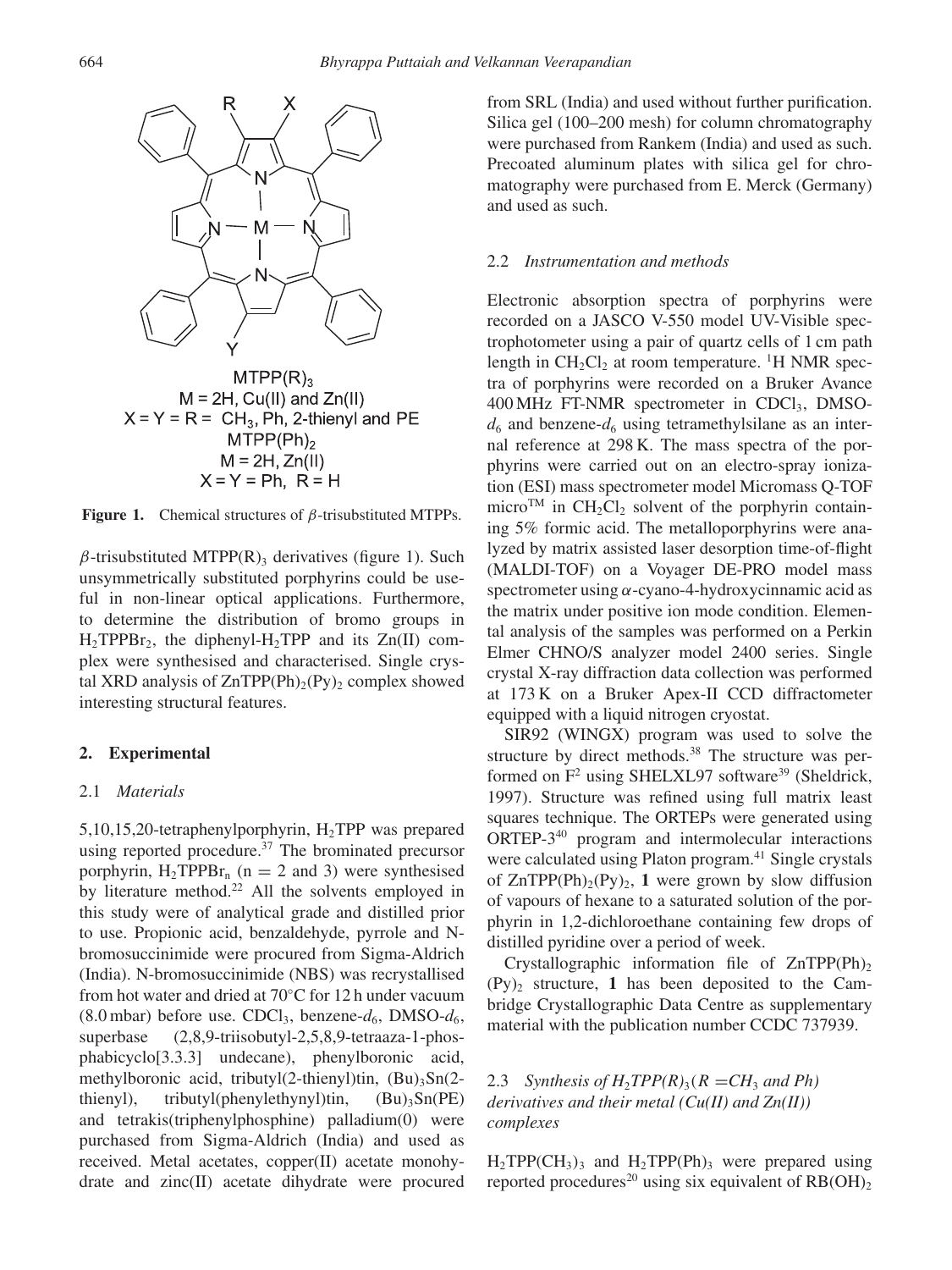$(R = CH_3 \text{ or } Ph)$ . The yield of H<sub>2</sub>TPP(CH<sub>3</sub>)<sub>3</sub> and  $H_2TPP(Ph)$ <sub>3</sub> were found to be 45% and 80%, respectively. The MTPP(CH<sub>3</sub>)<sub>3</sub> (M = Cu(II) and Zn(II)) were prepared using conventional reported procedure in almost quantitative yields. **H2TPP(CH3**)**3**: <sup>1</sup>H NMR in CDCl<sub>3</sub>  $\delta$  ppm, 8.65 (d, 1H,  $J = 4.4$  Hz,  $\beta$ pyrrole-H), 8.61 (s, 1H, β-pyrrole-H), 8.57 (d, 1H,  $J = 4.8$  Hz, β-pyrrole-H), 8.55, 8.53 (ABq, 2H, βpyrrole-H), 8.20 (m, 2H, o-Ph-H), 8.08 (m, 6H, o-Ph-H), 7.72 (m, 12H, m and p-Ph-H), 2.59 (s, 3H), 2.46 (s, 3H), 2.45 (s, 3H, CH<sub>3</sub>-H),  $-2.65$  (s, 1H, NH),  $-2.95$  (s, 1H, NH). HR ESI MS calcd. for C<sub>47</sub>H<sub>36</sub>N<sub>4</sub> [M+H]<sup>+</sup>: 657.3018 (found: 657.3030). **CuTPP(CH3**)**3**: MALDI-TOF MS calcd. for  $CuC_{47}H_{34}N_{4}$ : 717.207 (found 718.36). **ZnTPP(CH3**)**3**: <sup>1</sup>H NMR (400 MHz) in CDCl<sub>3</sub>: 8.84 (d, 1H,  $J = 4.8$  Hz,  $\beta$ -pyrrole-H), 8.74 (d, 1H,  $J = 4.8$  Hz,  $\beta$ -pyrrole-H), 8.68 (m, 2H,  $\beta$ -pyrrole-H), 8.61 (s, 1H, β-pyrrole-H), 8.19 (d, 2H,  $J = 7.2$ Hz, o-Ph-H), 8.07 (m, 6H, o-Ph-H), 7.73 (m, 12H, m and  $p$ -Ph-H), 2.55 (s, 3H, CH<sub>3</sub>-H), 2.41 (s, 6H, CH<sub>3</sub>-H). MALDI-TOF MS calcd. for  $ZnC_{47}H_{34}N_{4}$ : 718.207 (found: 720.06). CuTPP(Ph)<sub>3</sub> and ZnTPP(Ph)<sub>3</sub> were isolated in almost quantitative yields.  $H_2 TPP(Ph)_3$ <sup>1</sup>H NMR in CDCl<sub>3</sub>:  $\delta_H$  (ppm), 8.70 (s, 1H,  $\beta$ -pyrrole-H), 8.66 (d, 1H,  $J = 4.8$  Hz,  $\beta$ -pyrrole-H), 8.52 (d, 2H,  $J = 4.8$  Hz,  $\beta$ -pyrrole-H), 8.42 (d, 1H,  $J = 4.8$  Hz, β-pyrrole-H), 8.25 (m, 2H, *meso-o*-Ph-H), 7.95 (d, 2H,  $J = 6.8$  Hz, *meso-o-Ph-H*), 7.83 (d, 4H,  $J = 7.2$ Hz, *meso*-o-Ph-H), 7.74 (m, 3H, *meso*-m and p-Ph-H), 7.36 (m, 2H, β-Ph-H), 7.20 (m, 12H, m & p-Ph-H & β-Ph-H), 6.95 (d, 4H,  $J = 7.2$  Hz, β-Ph-H), 6.88 (m, 6H, β-Ph-H), −2.22 (s, 2H, NH). HR ESI-MS calcd. for  $C_{62}H_{42}N_4$  [M+H]<sup>+</sup>: 843.3487 (found: 843.3486). **CuTPP(Ph)3**: MALDI-TOF MS calculated for CuC62H40N4: 903.254 (found: 902.9). **ZnTPP(Ph)3**: <sup>1</sup>H NMR in CDCl<sub>3</sub>: 8.82 (m, 2H, β-pyrrole-H), 8.67 (d, 1H,  $J = 4.8$  Hz, β-pyrrole-H), 8.63 (d, 1H,  $J = 4.4$ Hz, β-pyrrole-H), 8.54 (d, 1H,  $J = 4.8$  Hz, β-pyrrole-H), 8.22 (m, 2H, *meso*-o-Ph-H), 7.88 (m, 2H, *meso*o-Ph-H), 7.77 (m, 4H, *meso*-o-Ph-H), 7.71 (m, 3H, β-Ph-H), 7.36 (m, 2H, β-Ph-H), 7.18 (m, 12H, meso-m & *p*-Ph and *β*-Ph-H), 6.98 (m, 4H, *β*-Ph-H), 6.87 (m, 6H,  $\beta$ -Ph-H). MALDI-TOF MS calcd. for  $ZnC_{62}H_{40}N_4$ : 904.254 (found: 905.5).

# 2.4 *Synthesis of 2,3,12-triphenylethynyl-5,10,15,20 tetraphenylporphyrin, H*2*TPP(PE)*<sup>3</sup> *and its metal (Cu(II) and Zn(II)) complexes*

 $H_2$ TPPBr<sub>3</sub> (0.12 g, 0.15 mmol) and Pd(PPh<sub>3</sub>)<sub>4</sub> (0.04 g, 0.036 mmol) were dissolved in 20 mL of 1,4-dioxane and allowed to stir at room temperature. To this solution,  $(Bu)$ <sub>3</sub>Sn(PE) (0.32 ml, 0.84 mmol) was added in 10 mL dioxane dropwise over a period of 15 min. Then, the resultant mixture was stirred and refluxed for 3 h. At the end of this period, the reaction mixture was rotary evaporated to dryness. The crude product was redissolved in  $CHCl<sub>3</sub>$  and purified through silica gel column chromatography using  $CHCl<sub>3</sub>$  as the eluant. The purified product was dried at 85◦C for 6 h under vacuum (8 mbar). Yield of the product: 0.1 g (77%). **H2TPP(PE)3**: <sup>1</sup>H NMR (400 MHz) in CDCl3: 8.97 (s, 1H,  $\beta$ -pyrrole-H), 8.84 (d, 1H,  $J = 4.8$ Hz, β-pyrrole-H), 8.76 (d, 1H,  $J = 5.2$  Hz, βpyrrole-H), 8.69 (d, 2H,  $J = 5.4$  Hz,  $\beta$ -pyrrole-H), 8.26 (m, 8H, *meso*-o-Ph-H), 7.72 (m, 12H, *meso*m and p-Ph-H), 7.33 (m, 15H,  $\beta$ -PE-H),  $-2.64$  (s, 2H, NH). <sup>13</sup>C NMR (125 MHz) in CDCl<sub>3:</sub> $\delta$  141.7, 141.4, 141.2, 140.8, 134.8, 134.8, 134.7, 134.5, 132.1, 132.0, 129.4, 128.8, 128.7, 128.5, 128.0, 127.9, 127.8, 127.0, 127.0, 126.9, 126.8, 124.0, 123.8. 120.4, 120.2, 120.1, 119.8, 104.7, 104.7, 99.1, 86.2, 86.0. HR ESI-MS calcd. for  $C_{68}H_{43}N_4$  (M+H]<sup>+</sup>: 915.3488 (found 915.3483). **CuTPP(PE)3**: MALDI-TOF MS calcd. for CuC68H40N4: 975.254 (found 975.86). **ZnTPP(PE)3**: <sup>1</sup>H NMR (400 MHz) in CDCl<sub>3</sub>:  $\delta$  9.15 (s, 1H,  $\beta$ -pyrrole-H), 8.84 (d, 1H,  $J = 4.8$  Hz, β-pyrrole-H), 8.76 (d, 1H,  $J = 4.8$  Hz, β-pyrrole-H), 8.69 (m, 2H, β-pyrrole-H), 8.18 (m, 8H, *meso*-o-Ph-H), 7.71 (m, 12H, *mesom and p*-Ph-H), 7.34 (m, 15H, β-PE-H). MALDI-TOF MS calcd. for  $ZnC_{68}H_{40}N_4$ : 976.254 (found 975.70).

 $H_2TPP(2'-thienyl)_3$  was prepared in 66% yield using  $(Bu)$ <sub>3</sub>Sn(2-thienyl) reagent by Stille coupling reaction as in the synthesis of  $H_2TPP(PE)_3$ .  $H_2TPP(2')$ . **thienyl**)<sub>3</sub>: <sup>1</sup>H NMR in CDCl<sub>3</sub>: 8.70 (d, 1H,  $J = 5.2$ Hz, β-pyrrole-H), 8.65 (s, 1H, β-pyrrole-H), 8.61 (d, 1H,  $J = 5.4$  Hz, β-pyrrole-H), 8.57 (d, 1H,  $J =$ 5.2 Hz,  $\beta$ -pyrrole-H), 8.53 (d, 1H,  $J = 5.2$  Hz, β-pyrrole-H), 8.28 (m, 2H, *meso*-o-Ph-H), 8.09 (m, 2H, *meso*-o-Ph-H), 7.97 (m, 4H, *meso*-o-Ph-H), 7.75 (m, 3H, *meso*-m & p-Ph-H), 7.37 (m, 9H, *meso*-m & p-Ph-H), 7.13 (dd, 1H,  $J = 5.13$  Hz, thienyl-H), 6.98 (m, 1H, thienyl-H), 6.73 (m, 1H, thienyl-H), 6.60 (m, 6H, thienyl-H). −2.20 (s, 2H, NH). HR ESI-MS calcd. for  $C_{56}H_{37}N_4S_3$  [M+H]<sup>+</sup>: 861.2180 (found 861.2194). **CuTPP**(**2** ′ **-thienyl**)**3**: MALDI-TOF MS calcd. for  $CuC_{56}H_{34}N_4S_3$ : 921.124 (found: 921.52). **ZnTPP** $(2^t$ -thienyl<sub>1</sub> $)$ <sup>1</sup> $\text{H}$  NMR (400 MHz) in CDCl<sub>3</sub>: 8.89 (s, 1H,  $\beta$ -pyrrole-H), 8.79 (d, 2H, J = 7.2 Hz,  $\beta$ pyrrole-H ), 8.66 (m, 2H, β-pyrrole-H), 8.57 (d, 2H, J = 7.4 Hz, *meso*-o-Ph-H), 8.21 (m, 2H, *meso*-o-Ph-H), 7.95 (m, 4H, *meso*-o-Ph-H), 7.86 (m, 2H, *meso*-m & p-Ph-H), 7.72 (m, 4H, *meso*-m & p-Ph-H), 7.34 (m, 6H, m & p-Ph-H), 7.18 (m, 1H, thienyl-H), 7.04 (m, 1H, thienyl-H), 6.76 (m, 1H, thienyl-H), 6.60 (m, 6H,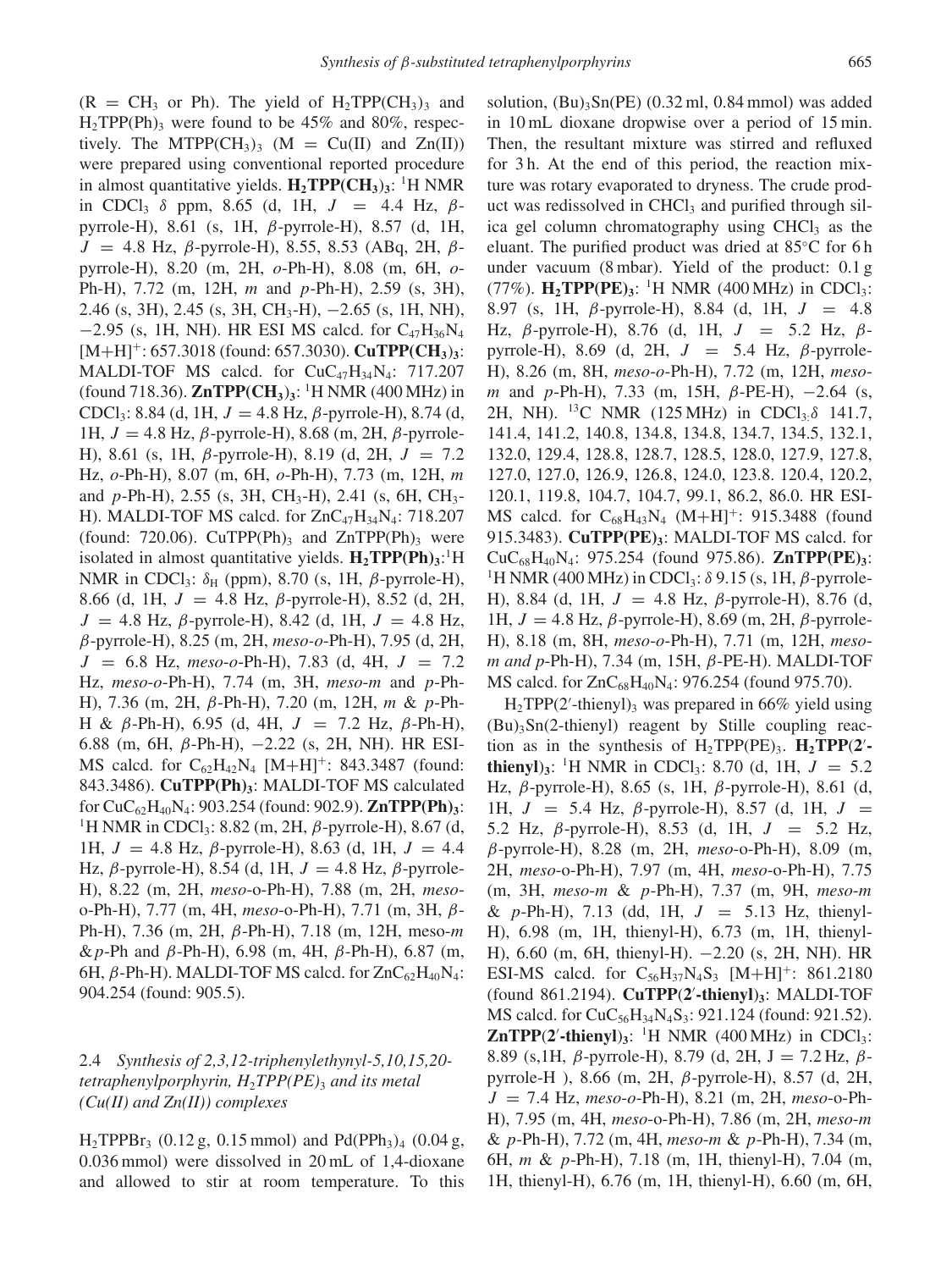thienyl-H). MALDI-TOF MS calcd. for  $ZnC_{56}H_{34}N_4S_3$ : 924.50 (found: 924.61).

# 2.5 *Synthesis of 2,5,10,12,15,20-hexaphenylporphyrin, H<sub>2</sub>TPP(Ph)<sub>2</sub> and its zinc(II) complex*

The Suzuki cross-coupling reaction of  $H_2TPPBr_2$  with five equivalent of phenylboronic acid was carried out using the reported procedure.<sup>20</sup> H<sub>2</sub>TPP(Ph)<sub>2</sub> was isolated in 71% yield. The product was obtained as a single major fraction along with the 10–15% of other minor mixture of phenylated products. <sup>1</sup>H NMR in CDCl<sub>3</sub>: 8.73 (s, 1H, β-pyrrole-H), 8.70 (s, 2H, β-pyrrole-H), 8.64 (d, 1H,  $J = 7.5$  Hz,  $\beta$ -pyrrole-H), 8.60 (d, 1H,  $J = 7.5$  Hz,  $\beta$ -pyrrole-H), 8.49 (s, 1H,  $\beta$ -pyrrole-H), 8.19 (m, 4H, *meso*-o-Ph-H), 7.86 (m, 4H, *meso*-o-Ph-H), 7.76 (m, 6H, *meso*-m & p-Ph-H), 7.31 (m, 6H, *meso*-m & p-Ph-H), 7.19 (m, 4H, β-Ph-H), 7.09 (m, 6H,  $\beta$ -Ph-H),  $-2.43$  (s, 1H, NH),  $-2.53$  (s, 1H, NH). <sup>13</sup>C NMR in CDCl<sub>3</sub>: 142.7, 142.2, 140.5, 140.2, 138.3, 136.1, 135.8, 134.7, 134.6, 134.5, 130.3, 127.7, 127.3, 127.2, 127.1, 126.8, 126.7, 126.6, 126.1, 125.8, 125.8, 121.5, 121.1, 119.9, 119.6. HR ESI-MS calcd. for  $C_{56}H_{38}N_4$  [M+H]<sup>+</sup>: 767.3176 (found 767.3175). Elemental analysis calcd. for  $C_{56}H_{38}N_4.0.5H_2O$ : C, 86.68; H, 5.07; N, 7.22%. Found: C, 86.26; H, 4.57; N, 7.05%. **ZnTPP(Ph)**<sub>2</sub>: <sup>1</sup>H NMR in CDCl<sub>3</sub>: 8.89 (s, 1H,  $\beta$ pyrrole-H), 8.81 (m, 3H, β-pyrrole-H), 8.77 (d, 1H, β-pyrrole-H), 8.67 (s, 1H, β-pyrrole-H), 8.23 (m, 4H, *meso*-o-Ph-H), 7.87 (m, 4H, *meso*-o-Ph-H), 7.70 (m, 6H, *meso*-m and p-Ph-H), 7.35 (m, 4H, *meso*-m and p-Ph-H), 7.20 (m, 4H, β-Ph-H), 7.13 (m, 6H, β-Ph-H). HR ESI-MS calcd. for  $ZnC_{56}H_{36}N_{4}[M+H]^{+}$ : 829.2310 (found 829.2325).

## **3. Results and Discussion**

#### 3.1 *Synthesis and characterisation*

A mixture of antipodal  $H_2TPPBr_2$  and  $H_2TPPBr_3$  were prepared in moderate yields of 30% and 40% respectively, using controlled amount of N-bromosuccinimide (2.8 equivalent) with  $H_2$ TPP in CHCl<sub>3</sub> at an ambient temperature using the reported procedure.<sup>22</sup> A direct synthesis of MTPPR<sub>3</sub>  $(R = CH_3, Ph, 2$ thienyl and PE) from  $H_2$ TPPBr<sub>3</sub> was achieved using appropriate C-C coupling reaction. The Suzuki crosscoupling reaction of  $H_2TPPBr_3$  with methylboronic acid and phenylboronic acid was carried out using slightly modified procedure<sup>20</sup> which yielded corresponding  $H_2TPP(CH_3)$ <sub>3</sub> and  $H_2TPP(Ph)_3$  in 45% and 85%, respectively. Previous synthesis of  $H_2TPP(CH_3)$ 

was reported using Heck reaction of  $H_2 TPPBr_4$ .<sup>42</sup> Similarly, synthesis of  $H_2TPP(2-thienyl)$ <sub>3</sub> was reported as a minor side product of the Stille coupling reaction of  $H_2 TPPBr_4$  with  $(Bu)_3 Sn(2-thienyl).^{21}$  Here the  $H_2TPP(PE)$ <sub>3</sub> (yield, 77%) and  $H_2TPP(2-thienyl)$ <sub>3</sub> (yield, 66%) were selectively prepared by Stille coupling reaction of  $(Bu)$ <sub>3</sub>Sn(R) (R = PE and 2-thienyl) with  $H_2TPPBr_3$  as the precursor using modified reported procedure.<sup>21</sup> The corresponding metal ( $Cu(II)$ ) and  $Zn(II)$ ) complexes of MTPP $(X)_{4}$ s were isolated in almost quantitative yields using conventional procedures. The Suzuki cross-coupling reaction of dibromo- $H<sub>2</sub> TPP$  with phenylboronic acid yielded mostly one isomer 2,5,10,12,15,20-hexaphenylporphyrin as the product. Its Zn(II)-complex was prepared by conventional procedures. All the synthesised porphyrins were characterized by electronic absorption,  $\mathrm{H}$  NMR spectroscopy and mass spectrometry.

Electronic absorption spectra of  $H_2$ TPPBr<sub>3</sub> and its Stille coupled product,  $H_2TPP(PE)$ <sub>3</sub> are shown in figure 2. The absorption spectral data of all the synthesised porphyrins are listed in table 1. For comparison, the data of  $H_2TPPBr_3$  are also listed in the table 1. Generally, all the free-base derivatives showed a 'B' band and four visible 'Q' bands. Among the porphyrins examined,  $H_2TPP(PE)$ <sub>3</sub> showed the highest red-shift in both B and Q bands relative to other free-base porphyrins. The magnitude of the red-shift in longest wavelength ( $Q_x(0,0)$ ) is ∼12 nm and B band is ∼8 nm per PE group relative to  $H_2TPP(CH_3)$ 3. This is possibly due to conjugation of PE groups with the porphyrin  $\pi$ -system. Similar behaviour was reported for  $H_2TPP(CHO)(PE)_2^{25}$  and  $H_2TPP(PE)_8^{27}$  derivatives.



**Figure 2.** Optical absorption spectra of  $H_2TPP(PE)$ <sub>3</sub> (heavy line) and  $H_2TPPBr_3$  (thin line) in CH<sub>2</sub>Cl<sub>2</sub> at 298 K. The intensity of Q bands are magnified by three times.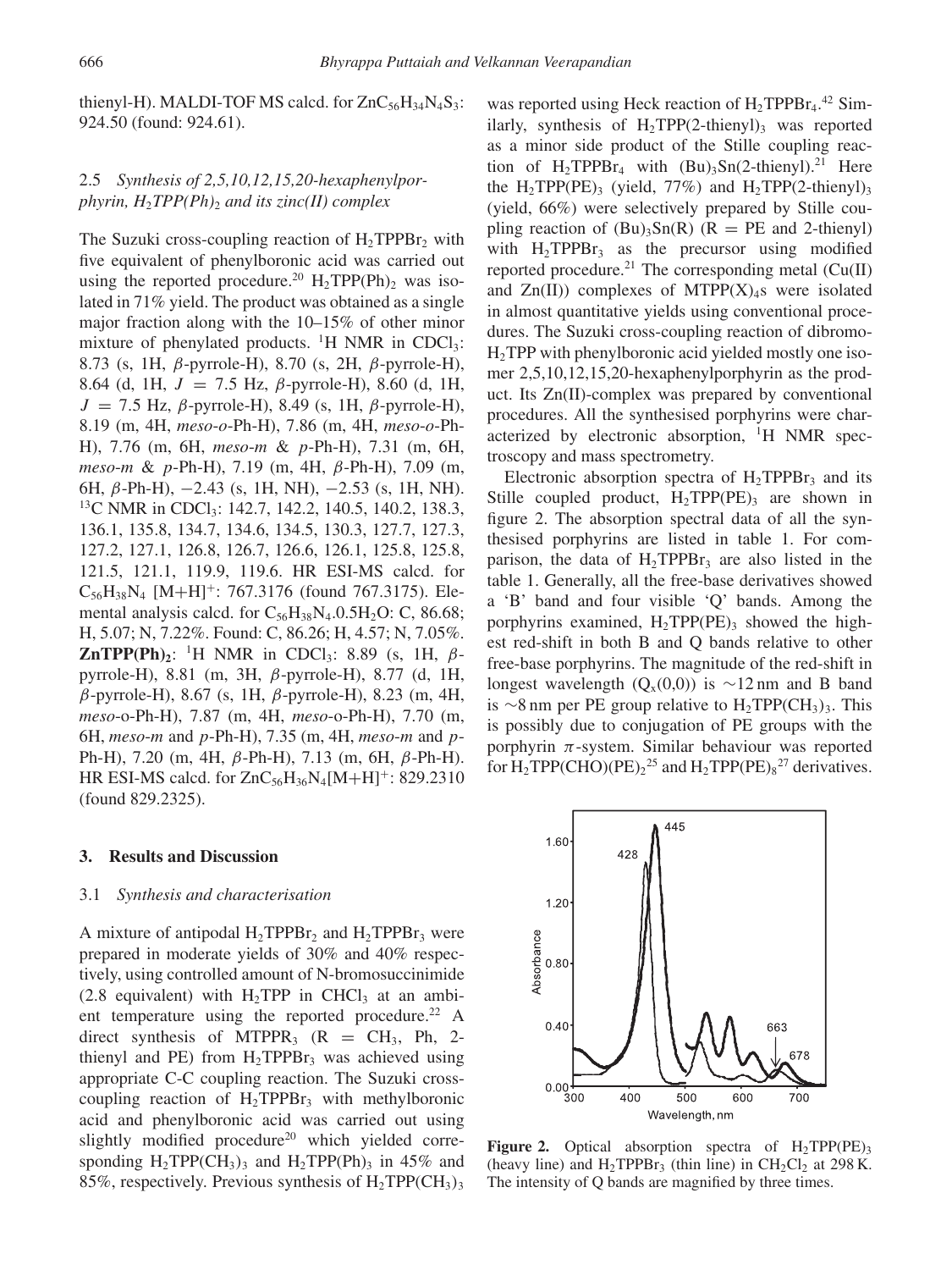| Porphyrin                           | B band, nm             | Q bands, nm                                                     |
|-------------------------------------|------------------------|-----------------------------------------------------------------|
| $H_2$ TPPB $r_3$                    | 428 (5.44)             | 525 (4.27), 602 (3.57), 663 (3.75)                              |
| $H_2TPP(CH_3)_3$                    | 333 (4.36), 419        | 518 (4.31), 547 (sh), 587 (3.84),                               |
| H <sub>2</sub> TPP(Ph) <sub>3</sub> | (5.59)<br>429 (5.42)   | 641(3.66)<br>525 (4.19), 561 (3.85), 598 (3.75),                |
| $H_2 TPP(2'-thienyl)_3$             | 436 (5.30)             | 662 (3.45)<br>532 (4.24), 564 (sh), 607 (3.70),                 |
| $H_2 TPP(PE)_3$                     | 445 (5.34)             | 680 (3.66)<br>537 (4.32), 579 (4.29), 620 (3.96),<br>678 (3.81) |
| $H_2 TPP(Ph)_2$                     | 425 (5.47)             | 522 (4.25), 557 (3.90), 596 (3.78),<br>652(3.51)                |
| $CuTPP(CH_3)$                       | $417(5.53)$ ,          | 541 (4.20), 575 (sh)                                            |
| CuTPP(Ph)                           | 425 (5.54)             | 549 (4.30), 584 (sh)                                            |
| $CuTPP(2'-thienyl)3$                | 429 (5.45)             | 556 (4.31), 592 (4.02)                                          |
| CuTPP(PE)                           | 445 (5.41)             | 531 (3.98), 565 (4.32), 611 (4.51)                              |
| $ZnTPP(CH_3)_3$                     | 345 (4.24), 420 (5.67) | 549 (4.30), 581 (sh)                                            |
| $ZnTPP(Ph)$ 3                       | 355 (4.23), 428 (5.49) | $555(4.23), 601(\text{sh})$                                     |
| $ZnTPP(2'-thienyl)3$                | 435 (5.46)             | 561 (4.30), 597(3.93)                                           |
| $ZnTPP(PE)$ <sub>3</sub>            | 450 (5.44)             | 536 (3.98), 573 (4.32), 617 (4.51)                              |
| $ZnTPP(Ph)$ <sup>b</sup>            | 426 (100)              | $553(6.0), 590(\text{sh})$                                      |
|                                     |                        |                                                                 |

**Table 1.** Electronic absorption spectral data<sup>a</sup> of  $H_2TPP(R)$ <sub>3</sub> and their metal complexes in  $CH<sub>2</sub>Cl<sub>2</sub>$  at 298 K.

<sup>a</sup>values in parentheses refers to log  $\varepsilon$ 

<sup>b</sup>values in parentheses indicates normalized absorbance.

Interestingly, the extent of red-shift in both 'B' and longest wavelength  $(Q_x (0,0))$  band in  $H_2TPP(X)_3s$ depend on the nature of the substituent 'X' and follow the general trend: CH<sub>3</sub> < Ph  $\sim$ Br < 2-thienyl < PE. Moreover, the red-shift of the 'B' and 'Q' bands increase with an increase in the number of phenyl, thienyl,  $CH<sub>3</sub>$  and PE groups. The metal complexes revealed a decrease in the number of absorption bands relative to their free-base porphyrins.<sup>43</sup> All the free-base porphyrins and their metal complexes exhibited comparable molar absorption coefficients relative to their corresponding MTPP $(X)$ <sub>4</sub>  $(X = CH_3, Br, 2$ -thienyl and Ph) derivatives.16,21,30

A comparison of <sup>1</sup>H NMR data of  $H_2$ TPPX<sub>3</sub> with other substituted porphyrins showed interesting features.  $H_2TPP(CH_3)$ <sub>3</sub> feature two independent singlets at 2.45 ppm (6 protons) and 2.60 ppm (3 protons) for  $CH<sub>3</sub>$  groups while a singlet at 2.39 ppm was reported for  $H_2TPP(CH_3)_4$  in CDCl<sub>3</sub>.<sup>44</sup> It is of interest to note that the proton adjacent to 'X' in one of the  $\beta$ -pyrrole show a downfielded resonance for  $X = 2$ -thienyl or PE while it was an upfield signal for  $X = CH_3$  or Ph. The imino protons in  $H_2TPP(CH_3)$ <sub>3</sub> showed two singlets  $(-2.67 \text{ ppm}$  and  $-2.94 \text{ ppm}$ ) while only one singlet was reported for H<sub>2</sub>TPP(Ph)<sub>3</sub> ( $-2.23$  ppm), H<sub>2</sub>TPP(2thienyl)<sub>3</sub> ( $-2.21$  ppm) and H<sub>2</sub>TPP(PE)<sub>3</sub> ( $-2.64$  ppm) derivatives. The observed  $H$  NMR spectral data is consistent with the reported  $H_2TPP(X)$ <sub>3</sub> (X = CH<sub>3</sub>, Ph and 2-thienyl) derivatives.<sup>21,22,42</sup> Zn(II)-porphyrins featured slightly down-fielded resonances relative to their corresponding free base porphyrins.<sup>44</sup>

 $MTPP(Ph)_{2}$  (M = 2H, and Zn(II)) showed blueshifted electronic absorption bands relative to the corresponding MTPP $(R)$ <sub>3</sub> derivatives (table 1). <sup>1</sup>H NMR of  $H_2TPP(Ph)_2$  shows less number of downfielded proton resonances relative to  $H_2TPP(Ph)$ <sub>3</sub> in CDCl<sub>3</sub> at 298 K. The  $H_2$ TPP(Ph)<sub>2</sub> shows proton resonances of the phenyls upto 7.07 ppm while  $H_2TPP(Ph)$ <sub>3</sub> shows resonances upfielded to a value of 6.8 ppm. Imino protons of  $H_2TPP(Ph)$ <sub>3</sub> and  $H_2TPP(Ph)$ <sub>2</sub> appear as one singlet and two singlets, respectively. The complexity of the proton resonances are more for the phenyls in  $H_2TPP(Ph)_3$ relative to  $H_2TPP(Ph)$ <sub>2</sub> and this is perhaps due to the decrease in symmetry of the former than the latter. The  $ZnTPP(Ph)$ , shows marginal change in <sup>1</sup>H NMR relative to its free base porphyrin.  $\mathrm{H}$  NMR spectra of  $H_2TPP(X)_4$  (X = Ph, Br and CH<sub>3</sub>) derivatives exhibited singlet for the antipodal  $\beta$ -pyrrole protons.<sup>16,30,42</sup>

## 3.2 *Crystal structure of*  $\text{ZnTPP}(Ph)$ *<sub>2</sub>*  $(Py)$ *<sub>2</sub>, 1 <i>complex*

To determine the distribution of the two phenyl groups at the  $\beta$ -pyrrole positions of the ZnTPP(Ph)<sub>2</sub>, its structure **1** was determined by single crystal XRD analysis. Crystallographic data of the complex, **1** is listed in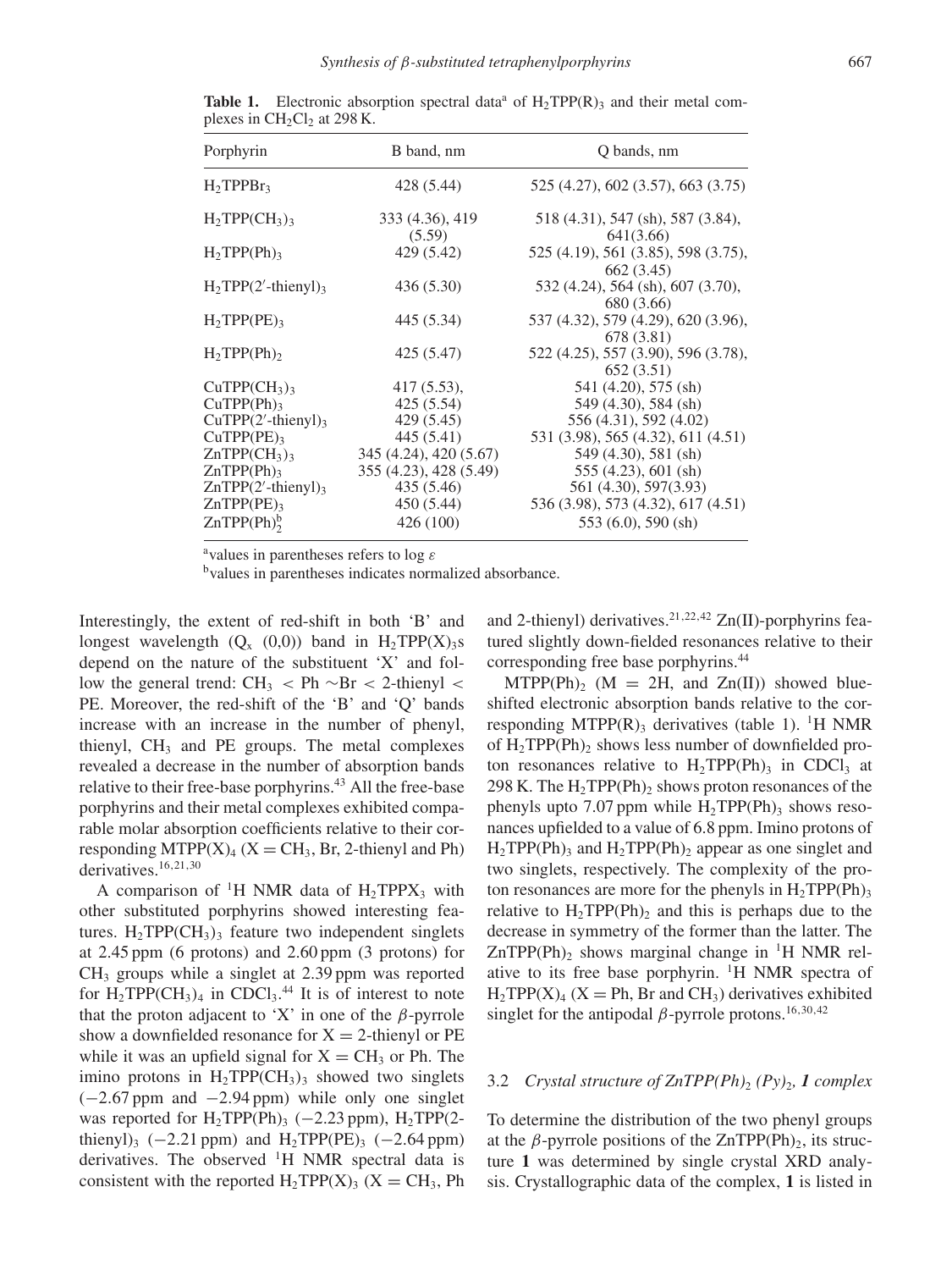| Structure                   | 1                              |
|-----------------------------|--------------------------------|
| Chemical formula            | $C_{66}H_{46}N_{6}Zn$          |
| Formula weight              | 988.46                         |
| Crystal system              | $P-1$                          |
| Space group                 | Triclinic                      |
| a(A)                        | 9.6100(19)                     |
| b(A)                        | 11.400(2)                      |
| c(A)                        | 11.750(2)                      |
| $\alpha$ (°)                | 93.51(3)                       |
| $\beta$ (°)                 | 103.50(3)                      |
| $\gamma$ (°)                | 96.66(3)                       |
| Volume $(\AA^3)$            | 1238.0(4)                      |
| Z                           | 1                              |
| $D_{\text{calcd.}}(g/cm^3)$ | 1.326                          |
| F000                        | 514                            |
| Crystal size $(mm^3)$       | $0.29 \times 0.24 \times 0.20$ |
| $\theta$ range (°)          | $2.23 - 26.43$                 |
| Reflections collected       | 13445                          |
| Independent reflections     | 4239                           |
| GOF on $F^2$                | 0.997                          |
| $R_1[I > 2\sigma(I)]$       | 0.0865                         |
| $wR_2[I > 2\sigma(I)]$      | 0.2315                         |
| Residual (e $\AA^{-3}$ )    | $-0.723 - 1.159$               |

**Table 2.** Crystallographic data of  $ZnTPP(Ph)_{2}(Py)_{2}$ , **1**.

table 2. The molecule crystallizes in triclinic P-1 with half the porphyrin unit and a coordinated pyridine in the asymmetric unit. The unit cell has one porphyrin unit  $(Z = 1)$ . Molecular structure of the complex is shown in figure 3. It can be seen that the Zn(II)-centre shows unusual six-coordination geometry having two axially coordinated pyridines with planar macrocycle. The stereochemistry of the 24-atom core is comparable to six-coordinated ZnTPP(THF)<sub>2</sub> complex.<sup>45</sup>

The structure **1** is compared with the reported sixcoordinated  $ZnTPP(THF)_{2}$ <sup>45</sup> **2** to determine the influence of coordination and porphyrin macrocycle on the



**Figure 3.** ORTEP of  $ZnTPP(Ph)_{2}(Py)_{2}$  complex (thermal ellipsoids at 30% probability level). Hydrogens are not shown for clarity. Selected atoms are labelled for clarity. Colour scheme: C, black; N, blue and Zn, red.

**Table 3.** Some selected mean bond lengths and geometrical parameters of six-coordinated Zn(II)-porphyrin structures.

|                         | $\mathtt{C}_\mathsf{m}$<br>$C_b$<br>N             |                    |
|-------------------------|---------------------------------------------------|--------------------|
|                         | ZnTPP $(Ph)$ <sub>2</sub> $(Py)$ <sub>2</sub> , 1 | $ZnTPP(THF)_2^a$ 2 |
| Bond distance (Å)       |                                                   |                    |
| $Zn-N$                  | 2.055(6)                                          | 2.057(1)           |
| $Zn-Xaxial$             | 2.459(5)                                          | 2.380(2)           |
| $C_b - C_b$             | 1.355(9)                                          | 1.349(3)           |
| $N-C_a$                 | 1.377(9)                                          | 1.371(3)           |
| $C_a - C_m$             | 1.397(8)                                          | 1.403(4)           |
| Angle $(°)$             |                                                   |                    |
| $C_a-N-C_a$             | 106.9(4)                                          | 107.0(2)           |
| $N-C_a-C_m$             | 125.3(6)                                          | 125.8(3)           |
| $N-C_a-C_b$             | 109.3(6)                                          | 109.3(4)           |
| $C_a - C_b - C_b$       | 107.3(5)                                          | 107.2(1)           |
| $C_a - C_m - C_a$       | 126.6(6)                                          | 125.0(2)           |
| $\Delta Zn(II)$ , (Å)   | $\pm 0.060(3)$                                    |                    |
| r.m.s. $(\AA)$          | 0.031(5)                                          |                    |
| Mean dihedral angle (°) |                                                   |                    |
| <i>Meso-phenyl</i>      | 76.4(5)                                           | 63.2               |
| Pyrrole                 | 1.9(2)                                            |                    |

<sup>a</sup> from ref.<sup>45</sup>.  $\Delta$  (Zn(II)), deviation of Zn(II) ion from porphyrin mean plane; r.m.s, refers to average deviation of the 24-atoms core from their least-squares plane.

selected mean bond lengths and geometrical parameters in these complexes (table 3). The  $(Zn-N_{\text{por}})_{av}$  for the substituted pyrrole in  $ZnTPP(Ph)<sub>2</sub>(Py)<sub>2</sub>$  is almost similar to  $ZnTPP(THF)$ <sub>2</sub> but marginally longer than fourcoordinated ZnTPP  $(2.036(6)$  Å).<sup>46</sup> As anticipated, the axially bonded two pyridine nitrogens are fairly longer  $Zn-N<sub>py</sub>$  in 1 than  $Zn-O<sub>thf</sub>$  in 2. Similar distances are reported for the five-coordinated  $ZnTPP(Ph)<sub>4</sub> (Py)$  complex  $(2.239(8)$  Å)<sup>47</sup> and other Zn(II)-porphyrins.<sup>23,28,48</sup> The  $Zn(II)$  is almost in plane with the four nitrogens in **1** but they are displaced towards the axial ligand in five coordinated structures. The comparison of selected mean bond lengths of pyrrole and the macrocyclic geometric parameters of **1** and **2** are quite similar in these structures. These features are also quite comparable to four coordinated ZnTPP structure.

In the case of structure of **1**, axially coordinated pyridines are in eclipsed configuration relative to each other. Further, the pyridine ring plane is in staggered orientation relative to opposite pyrrolic nitrogens. The angle between the plane of the pyridine ring relative to the porphyrin ring mean plane is 71.4◦ . Moreover, the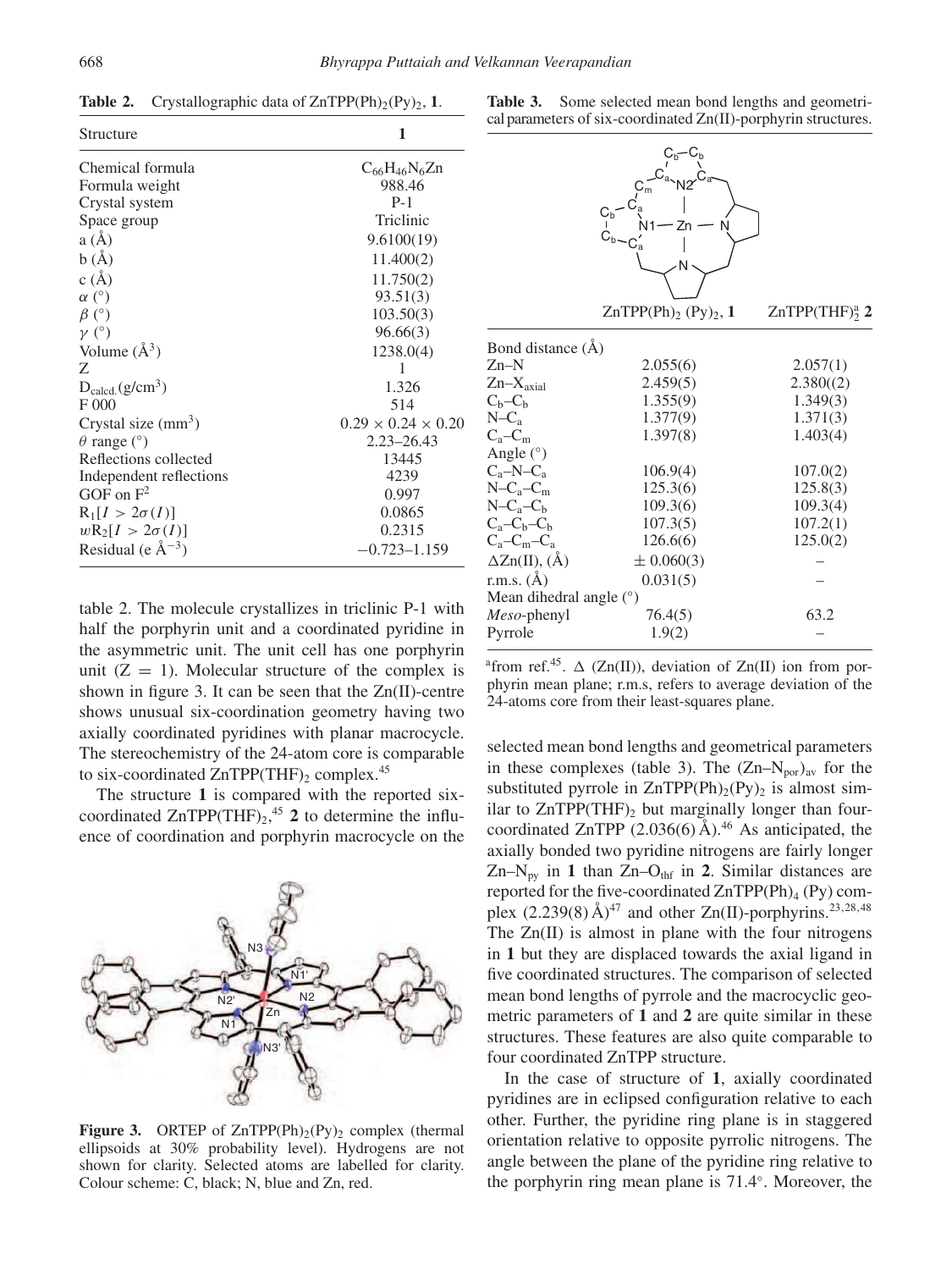

**Figure 4.** Molecular packing diagram of **1** showing the layer-like structure oriented parallel to unit cell 'bc' plane. One-dimensional chains aligned parallel to unit cell 'c' axis are shown in different colours. The inter-porphyrin short contacts are indicated in dotted red lines.

 $N_{\text{pv}}$  of the axial pyridines are not exactly perpendicular but Zn– $N_{py}$  makes a tilt angle of 5.6 $^{\circ}$  relative to the porphyrin mean plane. The mean  $N_{py}...N_{por}$  (pair of nitrogens N1 and N2) distance is shorter (3.082 Å) when compard to the distance of 3.321 Å for the nitrogens (N1' and N2') from the opposite side of the porphyrin ring plane (figure 3). The pyrrole rings in **1** are almost planar within 0.02 Å.

The molecular packing may be visualized as onedimensional array of porphyrins oriented along unit cell 'c' axis. In the array, the interporphyrin interactions<sup>49</sup> are dominated by weak  $C-H... \pi$  [(Ph)C–H...C(Ph),  $(Ph)C-H... \pi(pyr)$  with short contact distances in the range  $2.86-2.89$  Å and dihydrogen (Ph)H...  $H(Ph)$  $(2.30 \text{ Å})$ .<sup>50,51</sup> These one-dimensional arrays are interacting *via* dihydrogen (H. . . H) short contacts (2.30 Å) to form a layer-like structure (figure 4) oriented parallel to unit cell 'bc' plane. Further, layers are held by weak inter-porphyrin (Ph)C–H...  $\pi$ (Ph) and (Pyr)C– H...  $\pi$  (Ph) short contacts in the range 2.76–2.83 Å and stack on each other, along the unit cell 'a' axis to form three dimensional packing.

Normal-coordinate structural decomposition analysis $52$ of the macrocycle was performed to delineate the magnitude of in-plane and out-of-plane deformations in **1** and it showed essentially very *negligible* distortion as evidenced from minimum basis set for the out-of-plane displacement,  $D_{\text{con}}$  (0.184 Å). The *wave* (Eg(x), 53.6% and Eg(y), 46.1%) deformations contribute mostly to the distortion of the macrocycle. Furthermore, a small in-plane displacement  $(D_{in}$  = 0.2307 Å) value was observed with contributions from  $B_{2g}$  (*m-str*, 4%),  $B_{1g}$  (*N-str*, 23.6%),  $A_{1g}$  (*bre*, 60%) and A2g (*rot*, 12.6%) deformations. Similar trend in distortion of the macrocycle was reported for the planar porphyrin ring in  $ZnTPP(R)$ <sub>4</sub> (R = Ph and 2-thienyl).<sup>21,47</sup>

## **4. Conclusions**

Synthesis and characterization of some  $\beta$ -tri-substituted *meso*-tetraphenylporphyrins and their metal complexes have been reported. The MTPP( $PE$ )<sub>3</sub>s showed more red-shift in both B and Q transitions when compared to other trisubtituted porphyrins examined in this study. The synthesis and crystal structure of the  $ZnTPP(Ph)_{2}$  $(Py)_2$  complex was carried out and it revealed six coordination geometry around the Zn(II) ion. The Zn(II) ion is situated almost in-plane with the porphyrin ring. The normal-coordinate structural decomposition analysis of **1** shows mainly a very small *wave* type of deformation of the porphyrin macrocycle.

## **Acknowledgements**

This work was supported financially by Council of Scientific and Industrial Research (Governemt of India). We thank Mr. Ramkumar, V. for X-ray data collection and department of chemistry for single crystal XRD facility.

#### **References**

- 1. Kadish K M, Smith K M and Guilard R 2000 In *The Porphyrin Handbook* (New York: Academic Press:) Vol. 1–10 and references therein
- 2. Kadish K M, Smith K M and Guilard R (Eds.) 2000– 2013 In *Handbook of Porphyrin Science* (World Scientific: London) Vol. 1–25 and references therein
- 3. Shelnutt J A, Song X Z, Ma J G, Jia S L, Jentzen W and Medforth C J 1998 *Chem. Soc. Rev.* **27** 31 and references therein
- 4. Senge M O 2000 In *The Porphyrin Handbook* Kadish K M, Smith K M and Guilard R (Eds.) (New York: Academic Press) Vol. 1 pp. 239–347 and references therein
- 5. Chou J H, Kosal M E, Nalwa H S, Rakow N A and Suslick K S 2000 In *The Porphyrin Handbook* Vol. 6, Kadish K M, Smith K M and Guilard R (Eds.) (New York: Academic Press:) ch. 41 pp 43–131
- 6. Suslick K S, Bhyrappa P, Chou J H, Kosal M E, Nakagaki S, Smithenry D W and Wilson S R 2005 *Acc. Chem. Res.* **38** 283
- 7. Goldberg I 2002 *Cryst. Eng. Comm.* **4** 109
- 8. Meunier B 1992 *Chem. Rev.* **92** 1411